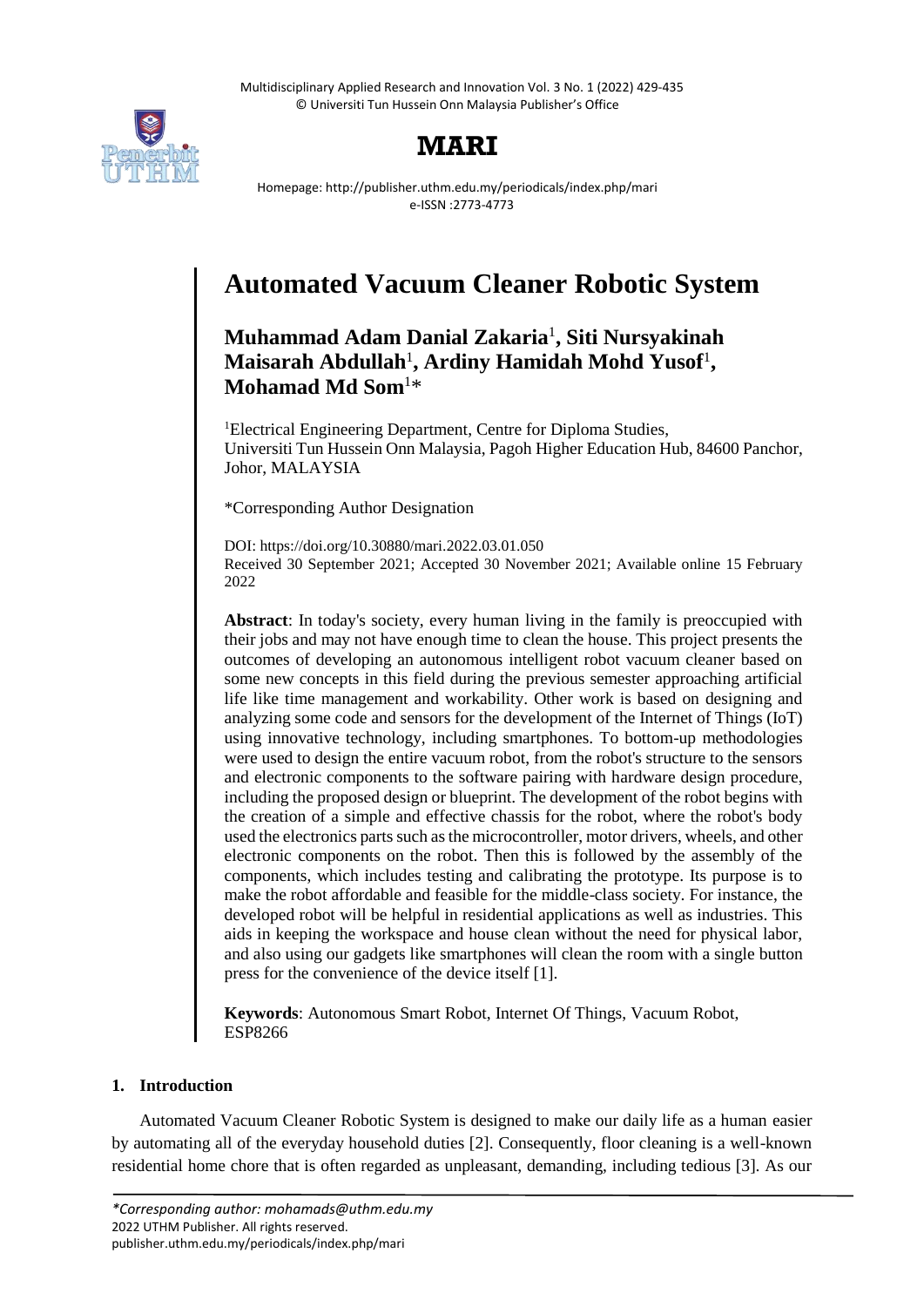final year project, we opted to design and build a robot capable of vacuuming the floor of a room or area with no human input other than the unit's first start [3]. We saw a need for a low-cost, handy solution that can vacuum a room on its own, leading to saving the time used by certain people [2].

The robot vacuum cleaner operation is selected according to a random path around an area, which is given enough time that will conceivably cover the whole area of the room [3]. However, the robot is programmed to drive straight until it encounters a barrier or different path. At that moment, it will turn and run straight until another impediment is encountered [3]. Nevertheless, there is a lot of the primary purpose in our final year project that comes with various implementations. The points are to create a working prototype that is a Mini-Robot Cleaner and examine how sensors and code can be constructed to achieve decent vacuum cleaner functions [4]. Moreover, due to their effectiveness in assisting humans in floor cleaning applications at homes, hotels, restaurants, offices, hospitals, workshops, warehouses, universities, and other places [5]. With this justify, automated vacuum robotic cleaners have drawn tremendous attention in robotic research [5].

#### **1.1 Project Background**

As time passes, households become more innovative and more automated. Home automation provides convenience while also creating more opportunities for people. Because most people are so busy handling their children for online classes and working from home in this day and age, a robotic vacuum will assist them in maintaining intelligent programming, and a limited vacuum floor cleaning system provides house cleanliness. As a result, automation is an effective solution. The autonomous floor-cleaning robot uses the Internet of Things (IoT) and Arduino Uno programming language to operate the system. The Ultra-Sonic sensor is the most crucial component for an autonomous floor because it will move around independently and serves as the Automatic Vacuum's eye. The Ultra-Sonic sensor can be used to turn a robot by sensing an obstacle or a wall. The Arduino Uno programming controls the robot's sensing distance range and zigzag movement. Lastly, the vacuum cleaner and obstacle detector sensors will be integrated and controlled by a remote or mobile phone, which helps clean our home.

#### **1.2 Problem Statement**

In the beginning, when the emerging technology IoT is considered, the existing technology is ineffective [6]. Ultra-Sonic Sensors, Relay IS09002, and NodeMCU ESP8266 from the Internet of Things (IoT), we can ensure that efficient waste disposal is around 80% success [6]. So, to get this thing to move smoothly, we have to look upon the problem occurring that affects our daily life. This robotic system can solve the problem of owners who cannot take the time to clean and ensure the quality of floor cleanliness ideally. Users can also schedule the vacuum to operate on specified days or set times to ensure the floor can be cleaned regularly.

Additionally, it can make inadequate for people who suffer from movement difficulties. As an illustration, cleanliness is essential for everyone, but it is significant for someone who has difficulty moving. A moving robot vacuum can freely pass through every corner of the room space to clean the room more efficiently. Ultimately, this may be the best help for those who have mobility problems or need special needs in their lives.

#### **2. Materials and Methods**

This chapter will go over everything we need to know about the hardware. This chapter will discuss all the things we need to know about hardware includes techniques, materials, hardware, tools, and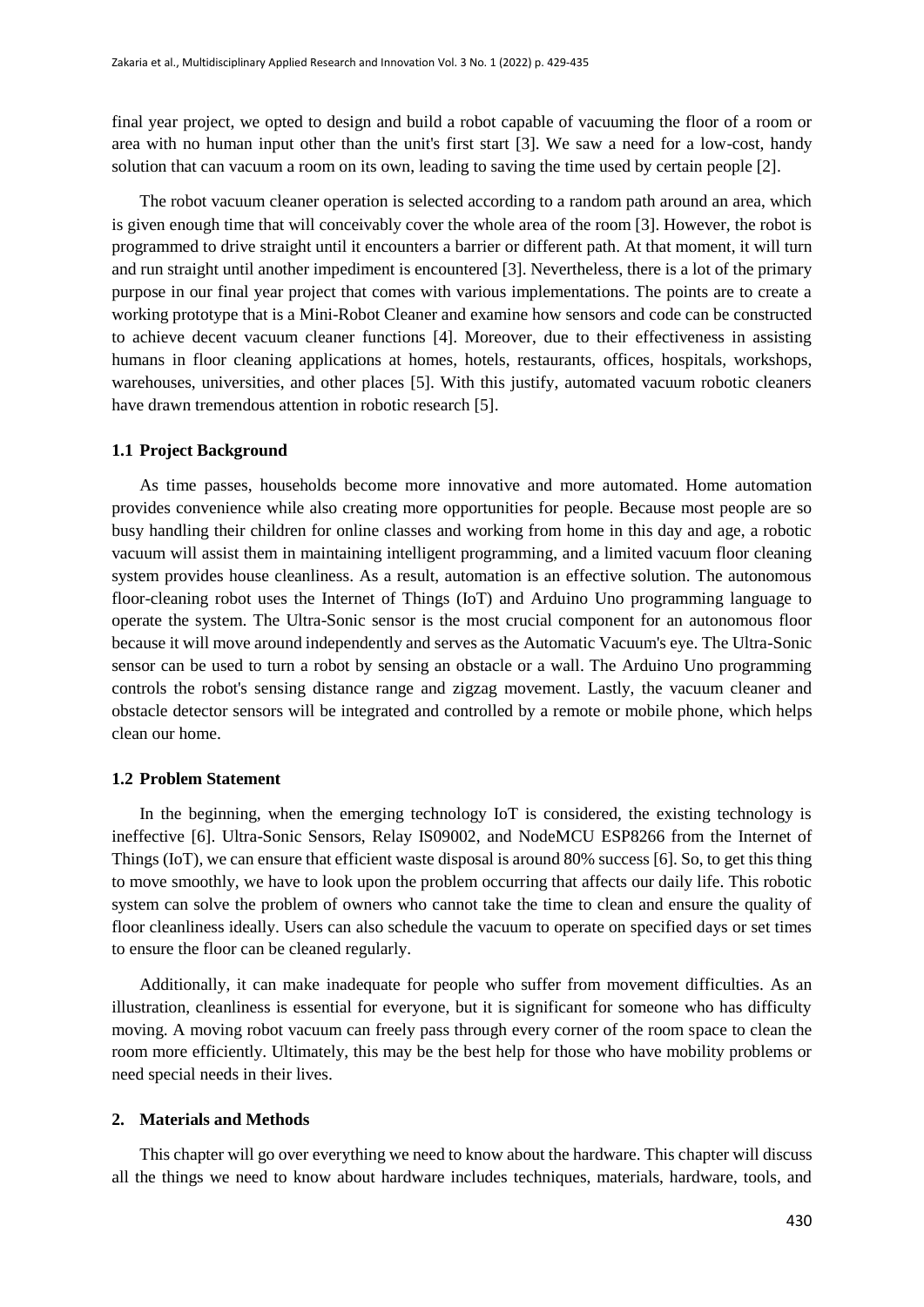project progress. Our group observed terms of the current system's features, limitations, and strengths. We must use existing systems as a basis for designing much more secure and high-quality systems.

### **2.1 Materials**

Arduino Nano, Ultrasonic sensor, NodeMCU ESP8266, L298N Motor Driver, 5V DC Relay 1 Channel, Switch SPST, and other materials are used in our project. In addition, we use other resources such as the internet, journals, and Google Scholar. Apart from that, the Blynk application, Arduino IDE software, and Proteus software are used in this project to create our schematic diagram on it.

- 1. First, an ultrasonic sensor is an electronic device that uses ultrasonic sound waves to detect the distance between a target item and transforms the reflected sound through an electrical signal. An ultrasonic sensor capable of measuring the distance from the ground at specified places on a motor vehicle.
- 2. The L298 Dual H-Bridge Motor Driver Integrated Circuit is the basis for this dual bidirectional motor driver. The circuit will allow you to control two motors in both directions with ease and independence. It is suitable for robotic applications and is ideally suited for connection to a microcontroller component, with only a few control lines required per motor. It may also link to basic manual switches, TTL logic gates, relays, and other devices. This board is outfitted with power LED indications, a +5V regulator on-board, and protective diodes.
- 3. The module is mostly based on the NodeMCU ESP8266, a low-cost Wi-Fi microprocessor that includes both a full TCP/IP stack and a microcontroller. Espressif Systems, the producer, has introduced it. The NodeMCU ESP8266 is a complicated gadget that combines some of the functionality of an Arduino board with the ability to connect to the internet. Some development boards use simple ESP8266 modules, while others have the chip, flash memory, and antenna all built into the PCB. The NodeMCU is a development board that uses the ESP8266 and has the same name as the firmware.
- 4. Relay Module with a single 5V DC 1 channel. The Single Channel Relay Module is a handy board for controlling high voltage, high current loads such motors, solenoid valves, lamps, and AC loads. It's made to work with microcontrollers like Arduino, PIC, and others. Aside from that, it may be controlled by any microcontroller's 5V digital outputs.
- 5. The Arduino Nano ATmega328P is a tiny, comprehensive, and breadboard-friendly board based on the ATmega328 (Arduino Nano 3.0) or ATmega168 (Arduino Nano 2.0) (Arduino Nano 2.x). It offers similar capabilities as the Arduino Duemilanove but in different packaging. It only loses a DC power connector and uses a Mini-B USB cable rather than a normal one.

#### **2.2 Methods**

**Figure 2.1** shows that the processes for this project are carried out using the flowchart system. As a consequence, we will have a basic knowledge of the automatic vacuum cleaner's operation. This flowchart is a graphical representation of steps for the workflow or process of our vacuum cleaning.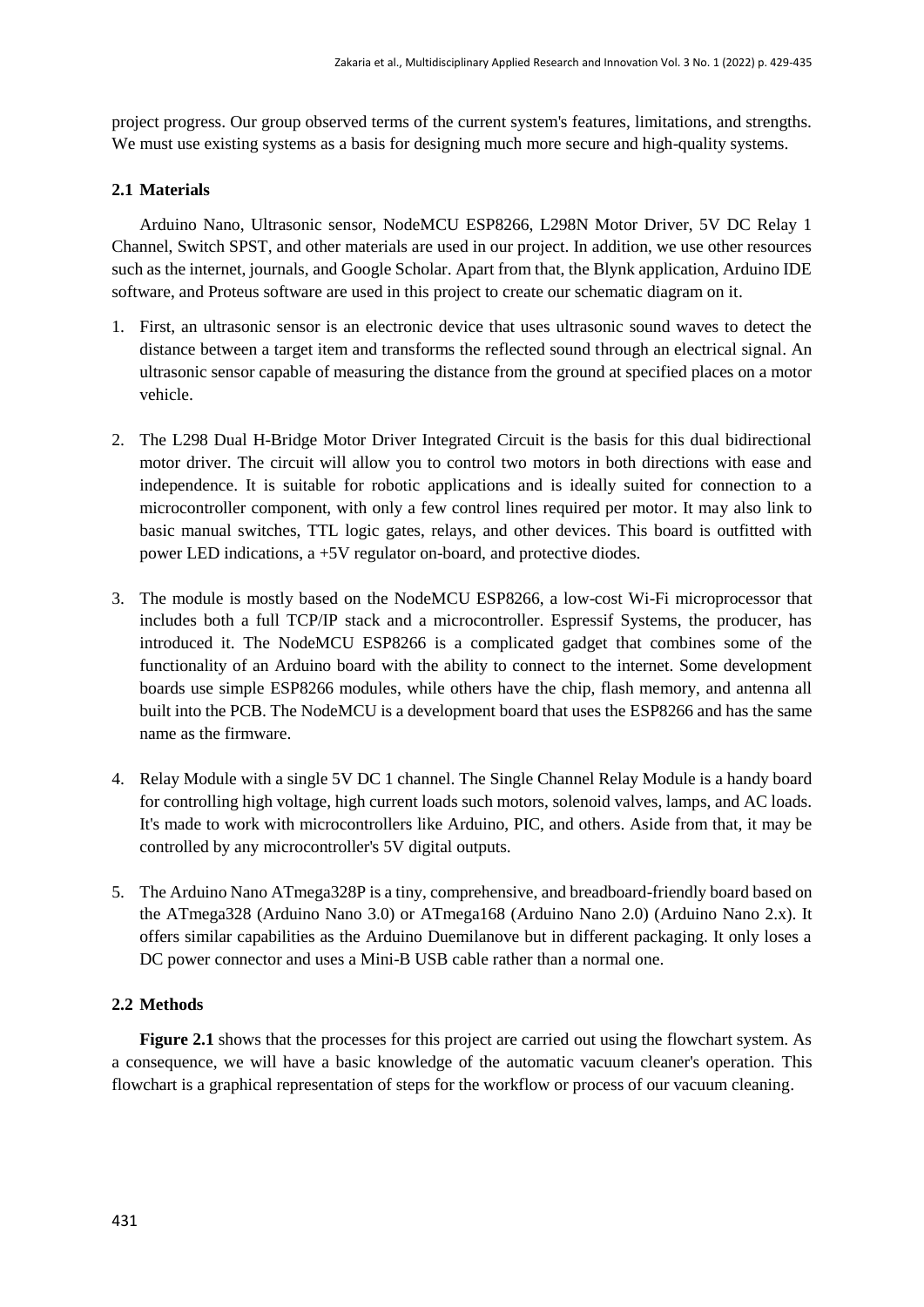

**Figure 2.1: Flowchart of the Automated Vacuum Cleaner Robotic System**

### **2.3 Program Codes**

**Figure 2.2** shows the NodeMCU programming code that reads distance data from an ultrasonic sensor and makes calculations to avoid obstacles in front of the system.

```
#define BLYNK_PRINT Serial
                                                                                                                                                                   BLYNK_WRITE(V2){
                                                                                                                                                                      int state = param.asInt();<br>if(state == param.asInt();<br>if(state == 1){<br>Serial.println("Button V2 is pressed");
 #include <SoftwareSerial.h>
 SoftwareSerial mySerial(D2, D3); // RX, TX
                                                                                                                                                                           mySerial.write(3);
                                                                                                                                                                           Serial.println("Send 3 to Turn RIGHT");
 #include <ESP8266WiFi.h>
                                                                                                                                                                      \mathbf{r}#include <BlynkSimpleEsp8266.h>
                                                                                                                                                                   \overline{1}char auth[] = "ruPCbp4_E4u-ngfj9olln_wbQ3EwtLgZ";
                                                                                                                                                                   BLYNK_WRITE(V3){
                                                                                                                                                                      LYNK_WRITE(V3){<br>int state = param.asInt();<br>if(state == 1){
 char ssid[] = "yusofintan_2.4G";<br>char pass[] = "74592155";
                                                                                                                                                                          Serial.println("Button V3 is pressed");<br>mySerial.write(4);
 void setup()
                                                                                                                                                                           Serial.println("Send 4 to REVERSE");
                                                                                                                                                                      \mathbf{r}%// Debug console<br>mySerial.begin(9600);<br>Serial.begin(9600);
                                                                                                                                                                   \overline{1}BLYNK WRITE (V4) {
                                                                                                                                                                      int state = param.asInt();<br>
if (state == 1)Blynk.begin(auth, ssid, pass);
 \overline{1}Serial.println("Button V4 is pressed");
                                                                                                                                                                          mySerial.write(5);<br>Serial.println("Send 5 to STOP");
\begin{aligned} &\texttt{BLYNK\_WRITE}\left(\texttt{VO}\right) \{ \\ &\texttt{int state = }\texttt{param}.\texttt{asInt}\right)\text{;} \\ &\texttt{if}\left(\texttt{state == 1}\right) \{ \\ &\texttt{Serial.println("Button V0 is pressed");}\end{aligned}\mathbf{a}\mathbf{1}oid loop()
       mySerial.write(1);<br>Serial.println("Send 1 to FORWARD");
                                                                                                                                                                   \bar{A}Blynk.run():
   \,\bar{1}\mathbf{a}BLYNK_WRITE(V1) {<br>
int state = param.asInt();<br>
if(state = 1) {<br>
Serial.println("Button V1 is pressed");<br>
Serial.write(2);<br>
Serial.println("Send 2 to REVERSE");
   \Box\bar{1}
```
**Figure 2.2: Programming code distance data from an ultrasonic sensor**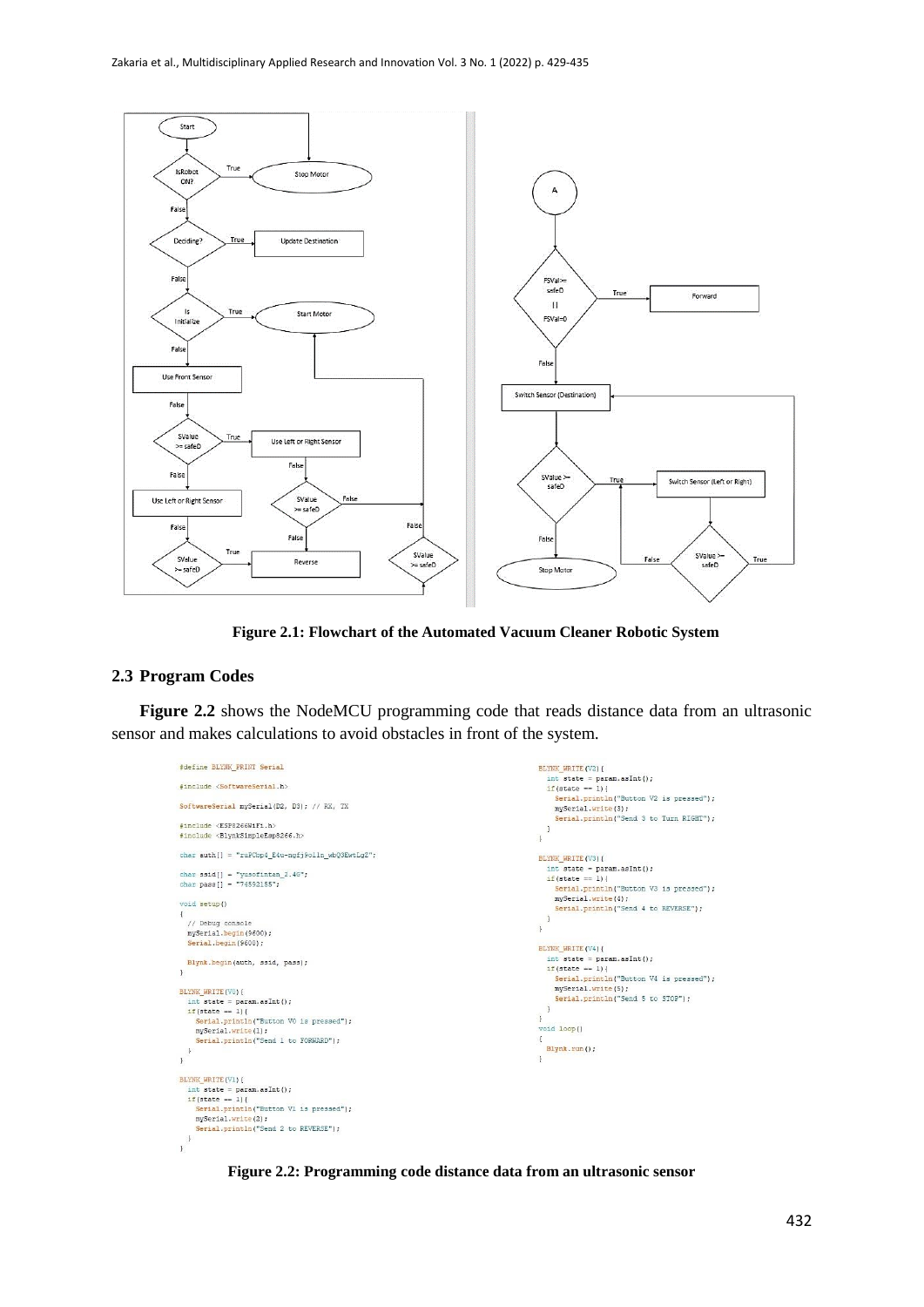#### **3. Results and Discussions**

The outcomes of the Automated Vacuum Cleaner Robotic System project will be discussed in this chapter. This project is approximately utilizing a smartphone and a manual to control an automatic vacuum cleaner. There are three ultrasonic sensors in this project: one in front, one on the left, and one on the right to detect anything approaching it. When the automated vacuum collides with another item on the left, right, or front, it reverses course to keep the cleaning process running smoothly.

# **3.1 Results**

**Figure 3.1** to **Figure 3.6** shows the project results when the system is started. Blynk GUI is used to determine the mode of operation and to control the direction of movement of the system.



**Figure 3.1: Automated Vacuum on Reverse Figure 3.2: Automated Vacuum on Stop**



**Figure 3.3: Automated Vacuum on Right Figure 3.4: Automated Vacuum on Left**



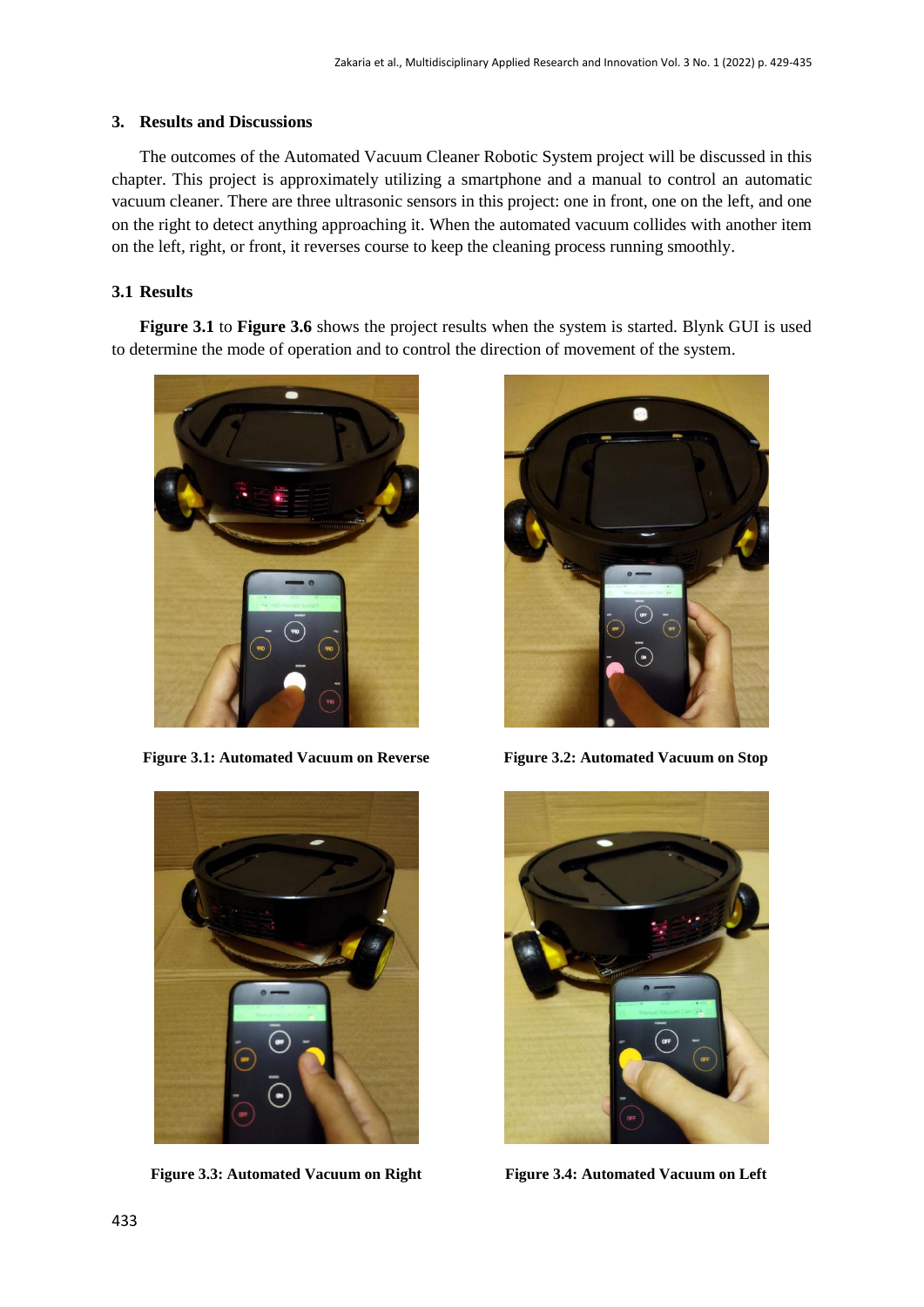

**Figure 3.5: Automated Vacuum on Forward (Press forward button)**



**Figure 3.6: Automated Vacuum on Forward (Button is released)**

# **3.2 Discussion**

#### **3.2.1 The distance measured using an ultrasonic sensor**

**Table 1 s**hows a summary of the findings on the Automated Vacuum Cleaner Robotic System. This distance is evaluated to indicate that the findings obtained are varied and can impact the ultrasonic sensor component's stability, as well as the stability of other components.

| Power Consumed (%) | Ultrasonic Distance (cm) | Work Ability         |  |
|--------------------|--------------------------|----------------------|--|
| 50                 |                          | Great                |  |
| 30                 | 12                       | Moderate             |  |
| 10                 | 14                       | Weak                 |  |
|                    | 16                       | <b>Cannot Detect</b> |  |

**Table 1: Results of Project System Analysis**

### **4. Conclusion and Recommendation**

This Automated Vacuum Cleaner Robotic System is mainly made based on modern technology. The Automated Vacuum Cleaner Robotic System's primary purpose is to clean the area or room using border analysis automatically. Furthermore, this Automatic vacuum cannot just move automatically with the help of an ultrasonic sensor but can also be controlled by using Android Mobile Apps, which is Blynk. The vacuum must be connected with the same Wi-Fi as the mobile phone connected.

This Automatic Vacuum Cleaning Robot System gives many advantages to users, whether at home, resort, or hostel. We know many people are currently very busy with their jobs and do not have much time to take care of their homes. This tool will undoubtedly help them. Additionally, it can save time for the user to cleaning their house, and also, if the user wants their house cleaner, the user can manually control using their phone.